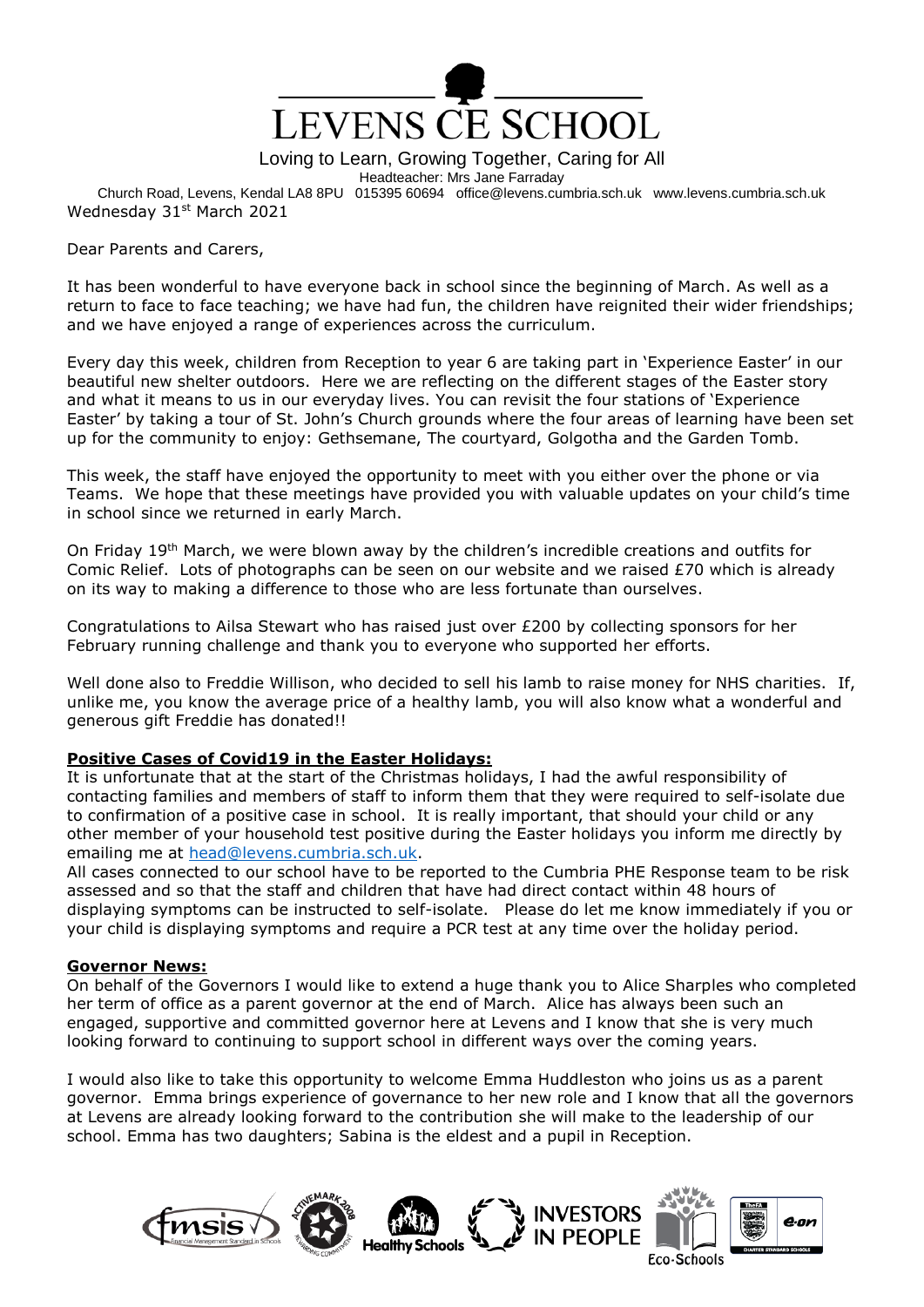## **Dogs on the Playground:**

At our last Governor Board meeting in March, the Governors decided that from Monday 19<sup>th</sup> April, dogs will no longer be permitted access to our playground for health and safety reasons. They may also cause anxiety for some children and are a potential hazard to pupils arriving and leaving the school grounds. This decision is fully supported by the playing fields committee who also prohibit dogs from the playground adjacent to our school grounds and beyond our white gate towards Levens Lane. Please can I request that all dog owners cooperate with this procedure and do not bring your dog onto our site. Thank you in anticipation of your full support.

### **Remote Learning Survey:**

Thank you to everyone who took a few minutes to complete our Remote Learning Survey just before half term.

Your responses were reported to Governors at our last Board meeting and have also been shared with staff who were particularly grateful for the number of extremely supportive and appreciative comments made by so very many of our parents. Thank you.

Here are some of the headlines:

- $\triangleright$  We received a total of 58 completed surveys.
- $\geq$  91% of parents said that their child was regularly accessing home learning.
- $\geq$  76% of our children were working flexibly, rather than sticking to the school day.
- $\geq$  78% believed their child was getting regular quality feedback from staff.
- $\geq$  93% of parents felt that there was a good balance between English, maths and the rest of the curriculum.
- $\geq$  98% of our families engaged in our assemblies and Golden Book readings.
- $86%$  of our children were engaged in regular physical activity.
- $\geq$  86% of our parents stated that they thought the provision for remote learning from Levens School was good (12% didn't know).

*'Thank you all so much for the hard work you are all doing in this difficult time. We are lucky to be part of such a wonderful school.'*

### *'The quality of work and the way it has been delivered remotely far exceed our expectations.'*

A more detailed summary report can be found on our website homepage.

# **Westmorland County Show Day - Thursday 9th September:**

Although the organisers are committed to ensuring this hugely popular local event is able to go ahead this year, there remains considerable uncertainty. In the past, we have organised trips to the show for some year groups, but with so much unknown at the moment, we are considering closing school on this day for staff training. This will also give all our families the opportunity to attend the show without incurring unauthorised absences from school. To compensate for this day, should it go ahead, school will be opening to pupils in Reception to year 6 a day earlier than the Cumbria County Council term dates for Autumn 2021; on Wednesday 1<sup>st</sup> September. Our Nursery provision however will re-start the following week on Monday 6<sup>th</sup> September. I expect to be able to make a final decision about this very early on in the summer term.

### **Summer Term Events:**

I am hoping that we will be able to add some events to our summer calendar over the next few weeks. The DfE is just beginning to provide guidance on visits offsite but this is all dependent on the success of the national road map out of lockdown. I have already been exploring options to get all three classes involved in some outdoor education days in June. I hope to be able to get back in touch with some news about these days very soon.